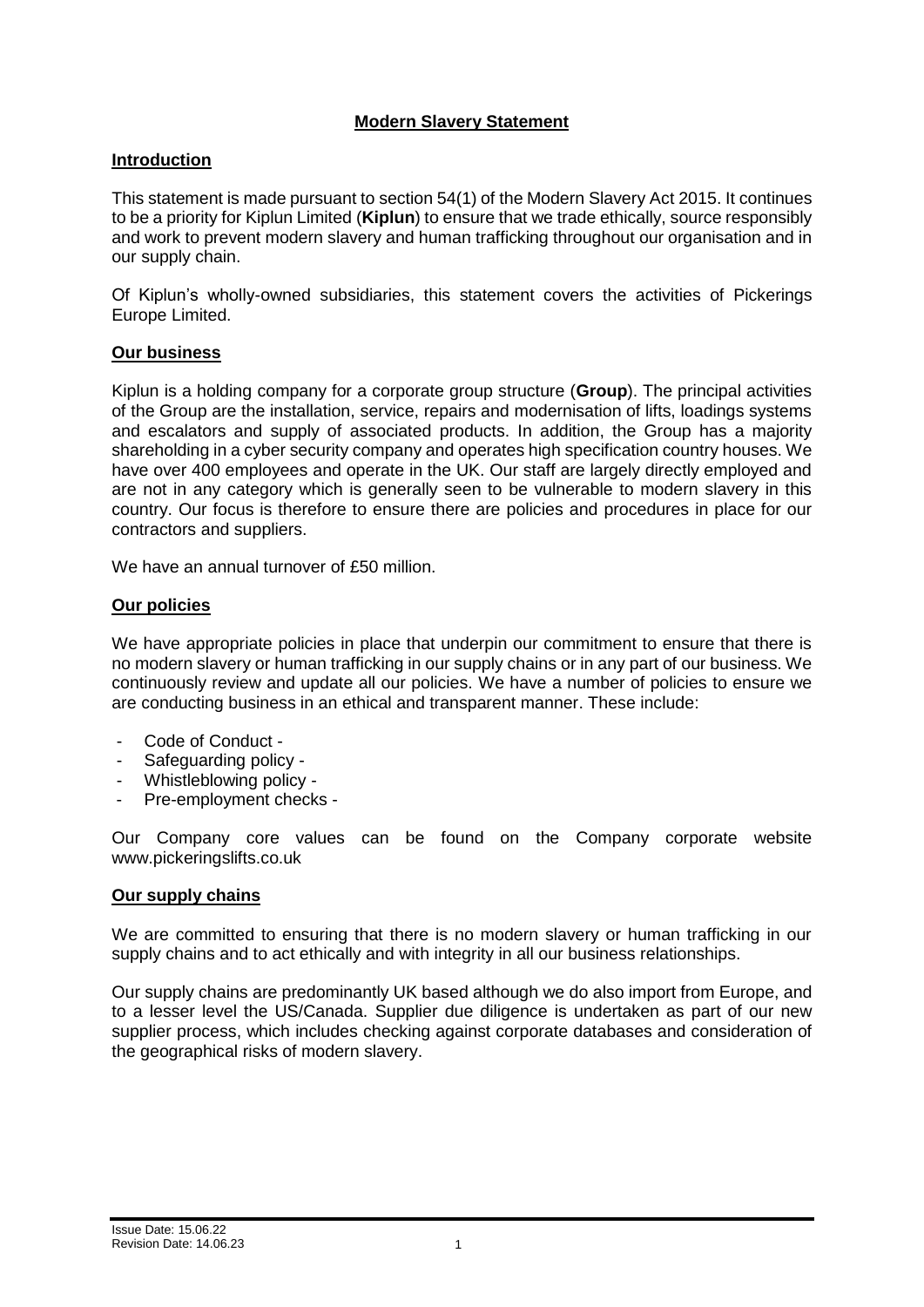# **Due diligence processes for slavery and human trafficking**

As part of our initiative to identify and mitigate risk, we insist on proof of identity and eligibility to live and work in the UK prior to any offer of employment being made. If, for any reason, this is not possible at the interview stage, then the necessary documents must be presented and verified before employment commences.. If the documents are not checked and verified, the individual will not be permitted to start employment. This will be in line with any applicable Home Office guidance in force at the time the offer of employment is made.

We have in place systems to:

- Identify and assess potential risk areas in our supply chains.
- Mitigate the risk of slavery and human trafficking occurring in our supply chains.
- Monitor potential risk areas in our supply chains.
- Protect whistle blowers.

## **Supplier adherence to our values and ethics**

We have zero tolerance to slavery and human trafficking. To ensure all those in our supply chain and contractors comply with our values and ethics we have in place a supply chain compliance programme. This consists of due diligence as part of our new supplier process as set out above.

We have a dedicated compliance team, which consists of involvement from the following departments:

- Legal.
- Audit and compliance.
- Human resources.
- Procurement.
- Sales.

### **Our effectiveness in combating slavery and human trafficking**

We use the following key performance indicators (**KPIs**) to measure how effective we have been to ensure that slavery and human trafficking is not taking place in any part of our business or supply chains:

### Training & Awareness building;

All budget holders and relevant employees; Regional Management, Procurement team and Leadership team to have completed training in modern slavery in the supply chain.

### Due Dilligence;

Evaluate modern slavery and human trafficking commitment and policies of each new supplier through our approval process.

### **Future steps**

Over the course of the next financial year we intend to take the following further steps to help us identify, prevent and mitigate any risks of modern slavery or human trafficking in relation to new and existing suppliers: